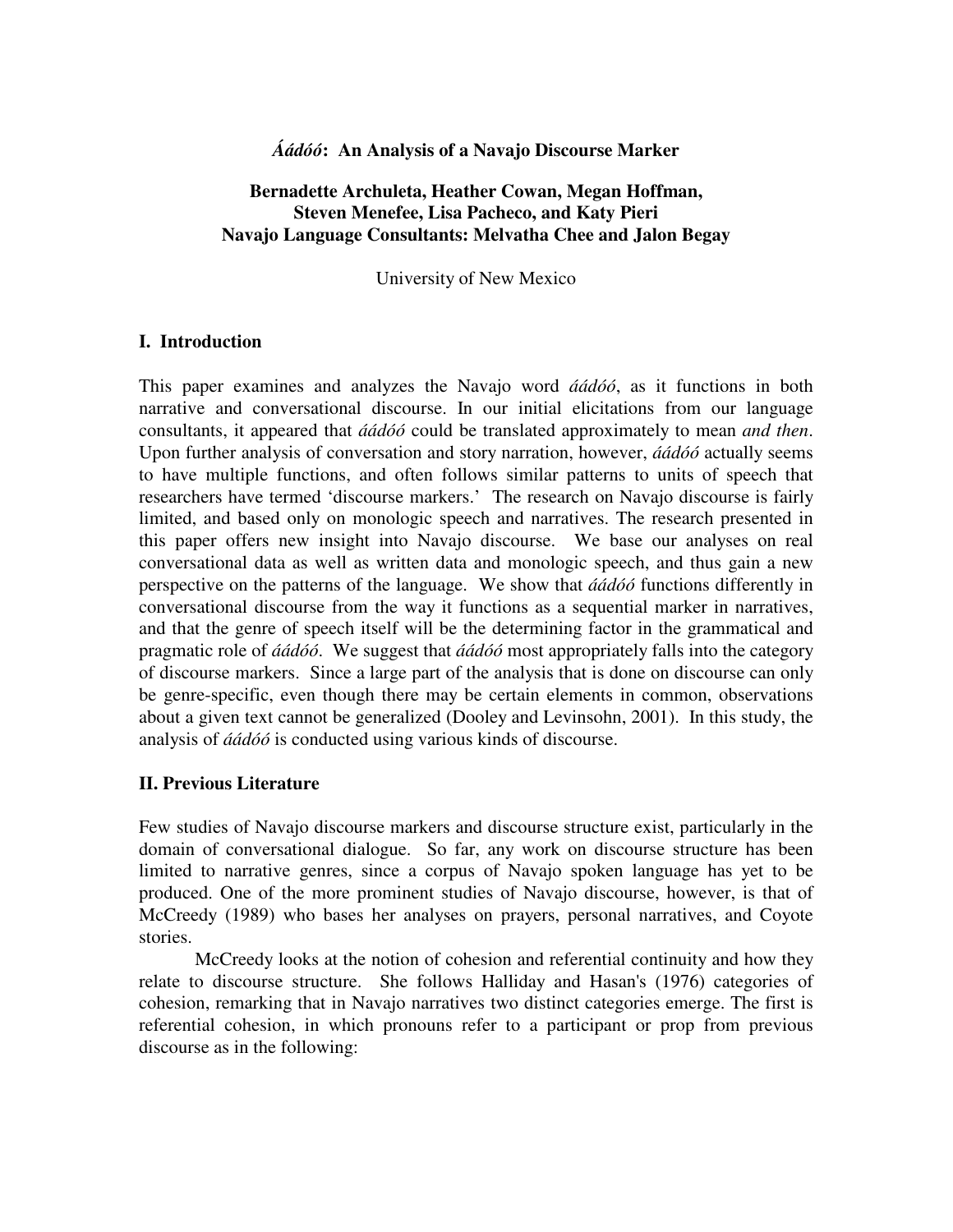#### (1) *'At'éédléei'. Jichago, chizh énjiilááh, jiní.*  **Girl**-to. **4-subject**-cry-subordinator , wood **4-subject**-gathered, it-is-said. *'(He spoke) to a girl. As she wept, she gathered wood, it is said.'*  (Sapir and Hoijer 1942:24, as cited in McCreedy 1989; pp 446)

The second category prevalent in Navajo narratives is lexical cohesion, which is either repeated reference to a certain action, object, or attribute or the use of semantically related, often co-occurring, items as in:

(2) 'I met **Charlie's son** yesterday. That **kid** is a real whirlwind!'  *'Though he doesn't attend church regularly, Joe considers himself to be a Methodist.*  (McCreedy 1989)

McCreedy uses these two types of cohesion as a basis for looking at discourse structure and boundaries, and finds that shifts in coherence, in which referential and lexical cohesion are generally broken, are often marked by the form *áádóó.* From the narratives, she notes that *áádóó* is either always episode initial, or that it introduces a post-peak transition (a resolution section of the story). McCreedy additionally notes that *áádóó*  precedes a verb involving high physical activity (run, roast, eat, rush away), and appears to always introduce a new action into the discourse. From these observations, she suggests that *áádóó* functions to indicate both a change in time and a new action in the narrative, thereby concluding its role as a 'temporal conjunction' and 'sequencer' (McCreedy 1989).

 The very genre in which *áádóó* is found may have important implications for its role in spoken language. As McCreedy notes, the Coyote narratives tend to follow a formulaic structure, moving from episode to episode until the final resolution. *Aádóó* here is used at the episode boundaries, and so its role may be additionally seen as a sort of formulaic marker. Webster (2004) remarks that the opening line of Coyote stories often begins with either *áádóó* or *ako.* Webster's point here is that 'and' is the English replacement of *áádóó*, which he remarks "allows us to insert ourselves into a larger narrative" (Webster 2004). Therefore, he finds the function of *áádóó,* at least as it occurs in the first line of narratives, to be a pragmatic or stylistic form for situating the listener in the story.

 From the literature cited above, *áádóó* appears to function as a 'temporal marker', 'sequencer', 'stylistic' or 'formulaic' form. In the following sections in this paper, we will look at whether *áádóó* functions similarly in our two different narratives, and then at how it functions in our conversational data. Returning to our hypothesis presented in Section 1, we predict that *áádóó* will function rather differently in conversational discourse from its functions in narratives, and that the very genre of speech will be the determining factor in its grammatical and pragmatic role.

# **III. Theoretical Approach**

As mentioned earlier, this paper offers a new look at Navajo discourse, and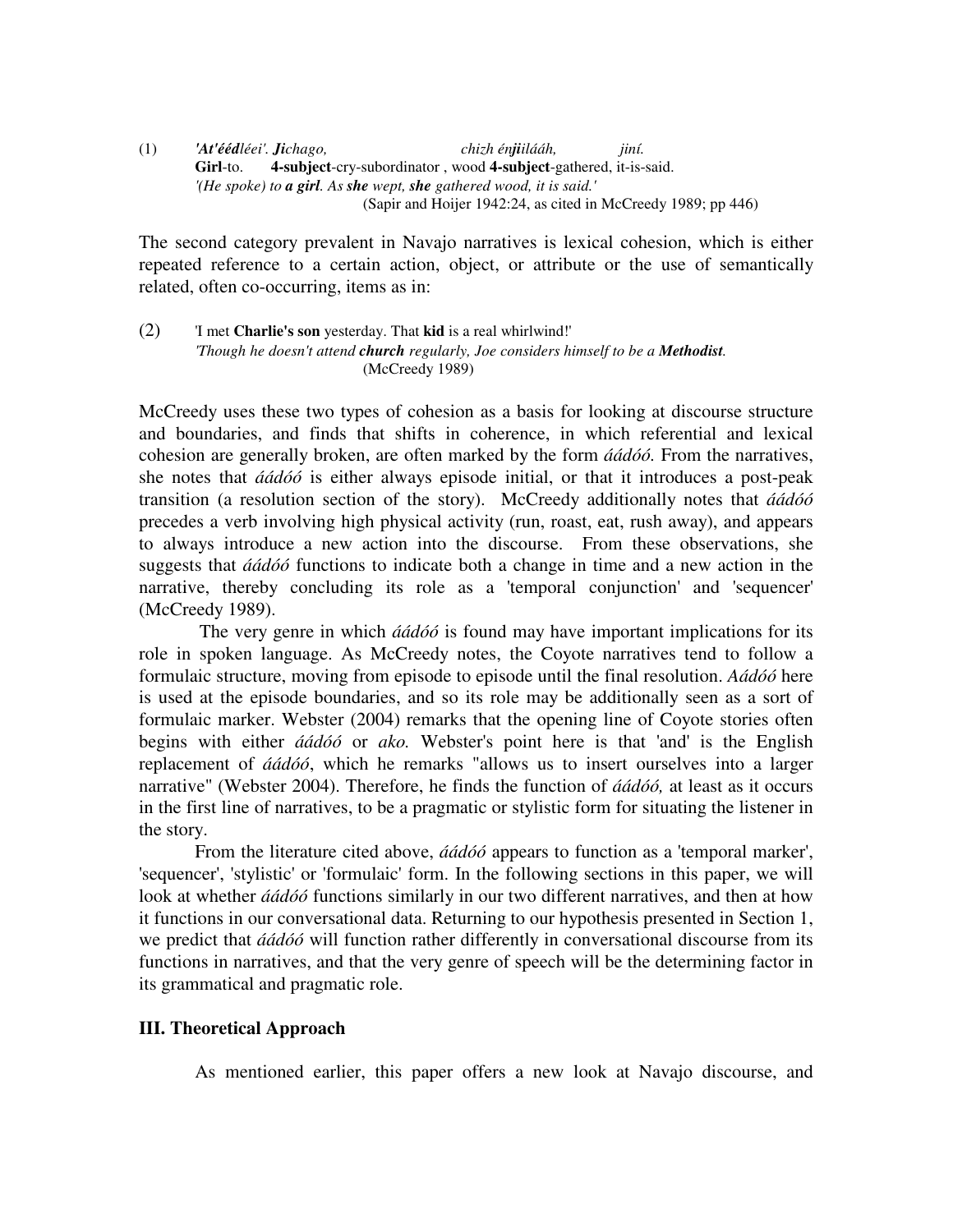particularly the marker *áádóó,* through a usage-based, functionalist approach in which grammar is seen as "emergent" (Hopper 1998). This perspective takes its data from natural conversation, believing that only through this can the true nature and functions of language be revealed, and that grammar is neither a priori or innate. The regularity or structure of grammar is shaped by discourse, "…grammar…like speech itself must be viewed as a real-time, social phenomenon, and therefore is temporal; its structure is always deferred, always in a process but never arriving, and therefore emergent…" (1998, 156). Inherent in this approach is the notion that language is not modular, but rather composed of various parts and subparts that work together to create a speaker's produced forms. Hopper (1998) argues that grammar is made up of sets of prefabricated parts that are constantly being restructured and "resemanticized" in discourse (Hopper, 1998). Forms emerge out of interaction and represent a speaker's past experience with those forms; they are largely manipulated by speakers who use them for certain pragmatic purposes. Therefore, as we will see in the case of Navajo narrative and conversation, pragmatics plays a large role in shaping discourse.

There has been little research done with Navajo data from a functionalist perspective. For this reason, the findings and analyses in this paper largely differ from those in other studies, and demonstrate that forms are grammaticized in conversation and subject to resemanticization, rather than being attached to one specific meaning or function.

## **IV. Data**

We used five different pieces of data in this research, representative of three different genres of discourse. Two of these are spoken narratives, two are excerpts from natural conversation, and one is a written narrative. The breadth of this data allows us to sufficiently compare the use of *áádóó* in both monologic and dialogic style.

The two spoken narratives are a retelling of *The Pear Story* (Chafe 1980), a film for use in language elicitation, which contains no spoken dialogue. In the first, we gathered the data from a paid language consultant, Begay, a linguistics graduate student who is fluent in both Navajo and English. Begay gave a running monologue in Navajo of the actions portrayed in the film about a boy who steals a basket of pears. The film contains a number of actions involving the boy and several other characters. In subsequent sessions, he then translated each line of narrative. We also had access to a narrative collected in an identical manner from another native Navajo speaker, Chee, complete with the English translation. Although both Chee and Begay's oral narratives are based on the same film, the final products are strikingly different.

The two conversational pieces are somewhat different. For the first, we recorded a forty-five minute conversation between our two language consultants, Begay and Chee. From this conversation, we transcribed a three-minute section starting from ten minutes into the recording. This transcription was later translated by Chee for use in this paper. Because we had access to the audio of this conversation, we were able to analyze the intonation units in which *áádóó* appears- something we were not able to do for the second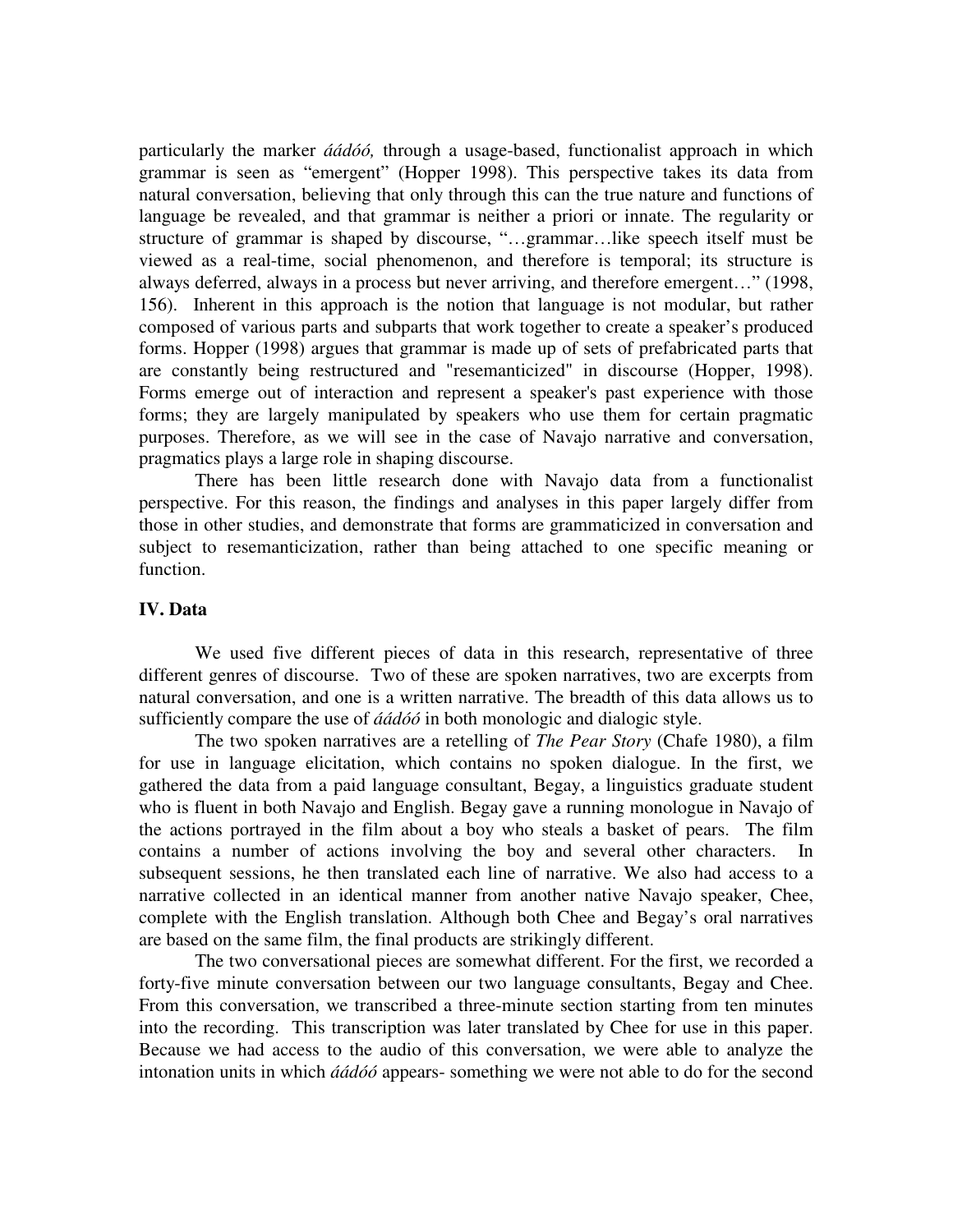conversation described below.

The second conversational piece we used is a transcription of a conversation/ interview between two native female Navajo speakers and two male English speakers (Austin-Garrison, et al. 1996). The topic of conversation is '*Diné Bizaad'*, the Navajo language. We counted all instances of *áádóó* from the initial segment of the conversation, and Chee translated both the sentence containing *áádóó* and the one immediately preceding it.

Our last piece of data, the written narrative, is a Navajo joke (Wilson & Dennison, 1970), written in Navajo and including an English translation. We felt that it was important to include this type of genre, as it follows a certain formulaic style. As we mentioned in section II, certain formulaic Navajo narratives represent an interesting use of *áádóó,* and we wanted to compare this with non-formulaic forms.

These five different pieces of data give us a variety of genres from which to analyze the use of *áádóó*. Because narratives offer a different style of discourse from conversation, these pieces of data offer us rich sources of analyzing its function in discourse.

#### **V. Findings**

#### *The oral narratives: The Pear Stories*

In her analysis of its occurrence in narrative, McCreedy (1989) concludes that *áádóó* mainly occurs episode-initially and is always used to mark sequences of physical action. Occurrence in this function within the narrative might be expected since by definition, a narrative discourse is generally an account of events that naturally occur in sequence. Additionally, in the accounting of events it could also be expected that the use of verbs of speech, motion, and action will be prevalent within this type of discourse; this does appear to be the case. Following is a short excerpt of Begay's narrative of *The Pear Story* film. The use of *áádóó* in (3) is representative of the majority of phrases in which its function is to introduce a physical action, which follows the previous sequence; however, (4) introduces a physical action that is non-sequential and non-episodic within this particular context. Significantly, (4) is reflective of the way *áádóó* functions in conversation, as we will discuss below, to maintain or reiterate a particular topic from previous discourse. It seems to be used in this case as a temporal discourse marker, which serves to alert the listener to refer back to a previous topic (i.e. that the man continues to pick fruit as he was doing before).

- (3) **Áádóó** ts'in bineest'a naazkánée yiyii[tsa and then fruit baskets he saw it '*And then the little boy saw the baskets of fruit.*'
- (4) **Áádóó** hastiin yee dol ahalchííhgóó t'ahdii ts'in bineest'a' náyiilááh and then the man af. obliviously still fruit he's picking  *'And then the man obliviously still picking fruit.'*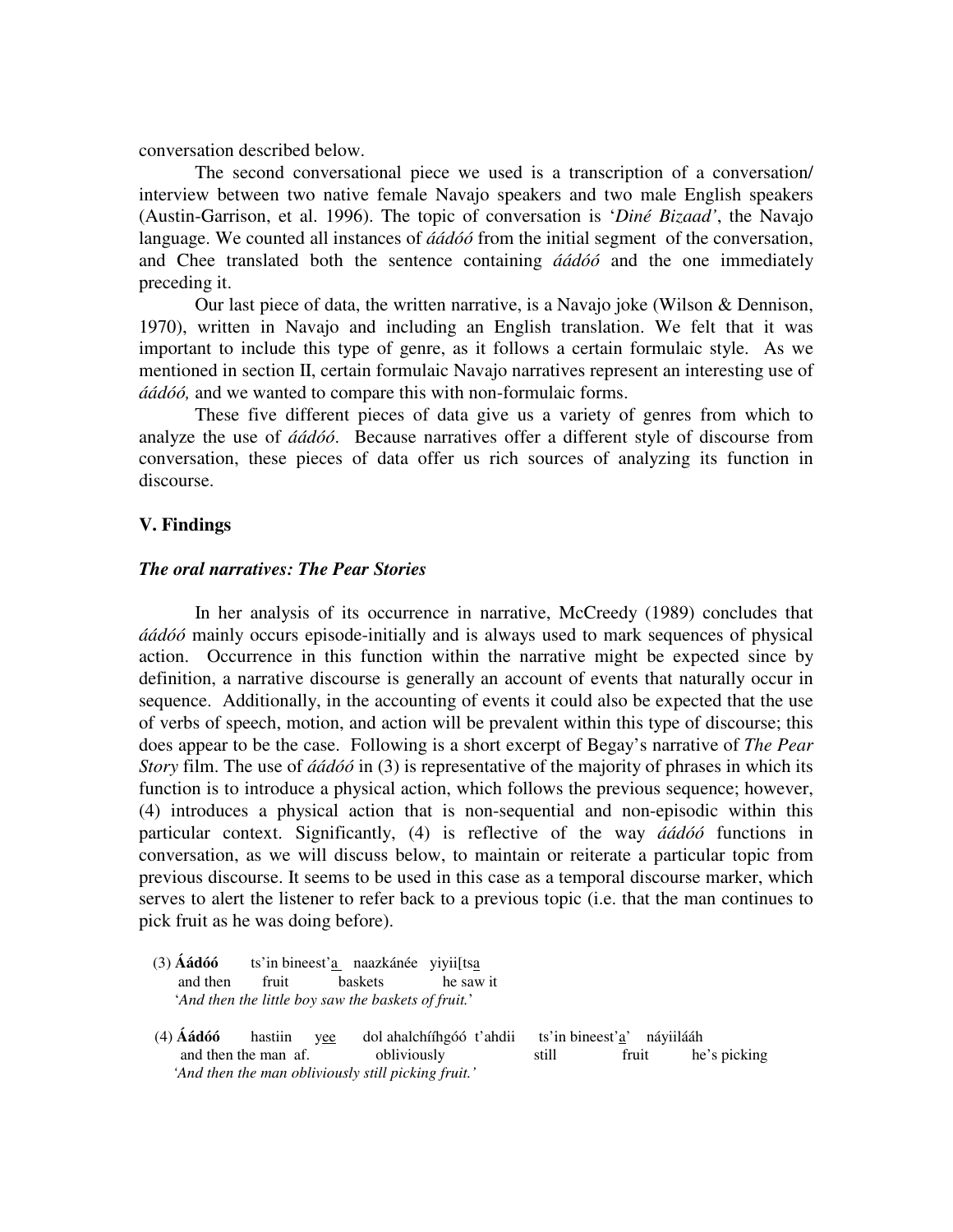- (5) **Áádóó** ts'in bineest'a' yee néidiika and then fruit aforementioned he picked it up *'And then the boy picked up the basket of the aforementioned fruit.'*
- (6) Ts'in benest'a yee yinyeezáá fruit aforementioned he stole it  *'The boy stole the aforementioned fruit.'*
- (7) **Áádóó** bidaa'déé'éí át'ee yázhí léi a'téé uhm dzi'izi biłilwoł and then possessor front of boy little some bicycle she's rolling w/the wheels '*And then in front of the boy there's some little girl riding a bike.'*

In her account of the same film, Chee's use of *áádóó* is quite minimal. Each occurrence introduces physical action and marks temporal sequencing. Below are the four tokens of *áádóó* that we pulled from her narrative (not in order).

(8) **Áádóó** ashkii yázhí dzí'ízí yikáá naatłizhgo and then boy little bike above it he fell down

**Áádóó** ałchíní ashiiké yázhí táa'go (9) and then children boys little three when

 (10) **Áádóó** ch'ah yái'ni'à' dóó ha'ììshii and then hat he gave him and something

> **Áádóó** k'ad yí da'ayá yiwohjó'ó yijah and then now they are eating that away from me they are walking

Another function of *áádóó* that occurs in the narrative is as a type of conjunction (McCreedy 1989). Although this type of occurrence is infrequent, *áádóó* does appear syntactically as a conjunctive form, though only once in the narratives analyzed. Notice in the following examples from Begay's account of the story, that while *áádóó* can be translated as simply 'and' the use of the term seems to have been used as a marker signaling that the action is shown in sequence within the film, though the actual events do not occur as a single episode. This is intuitive for someone telling a story that switches between characters, actions and scenes, *áádóó* functions as the transition. In these examples, it is not functioning to introduce a new episode, but rather, it is signaling the listener to refer to another scene that has already been established.

- (11) Na'ahoohae lei aní haayáo daats'i biniinaa rooster cawing sun-came-out maybe because-of-obj classifier (big,bulky)  *'The rooster is calling out maybe because the sun came out.'*
- (12) *Áádóó* hastiin léi' ts'in bineest'a náyiilááh And then man-indef. wood-bearing-fruit is-picking-it '*And then a man is picking fruit.'*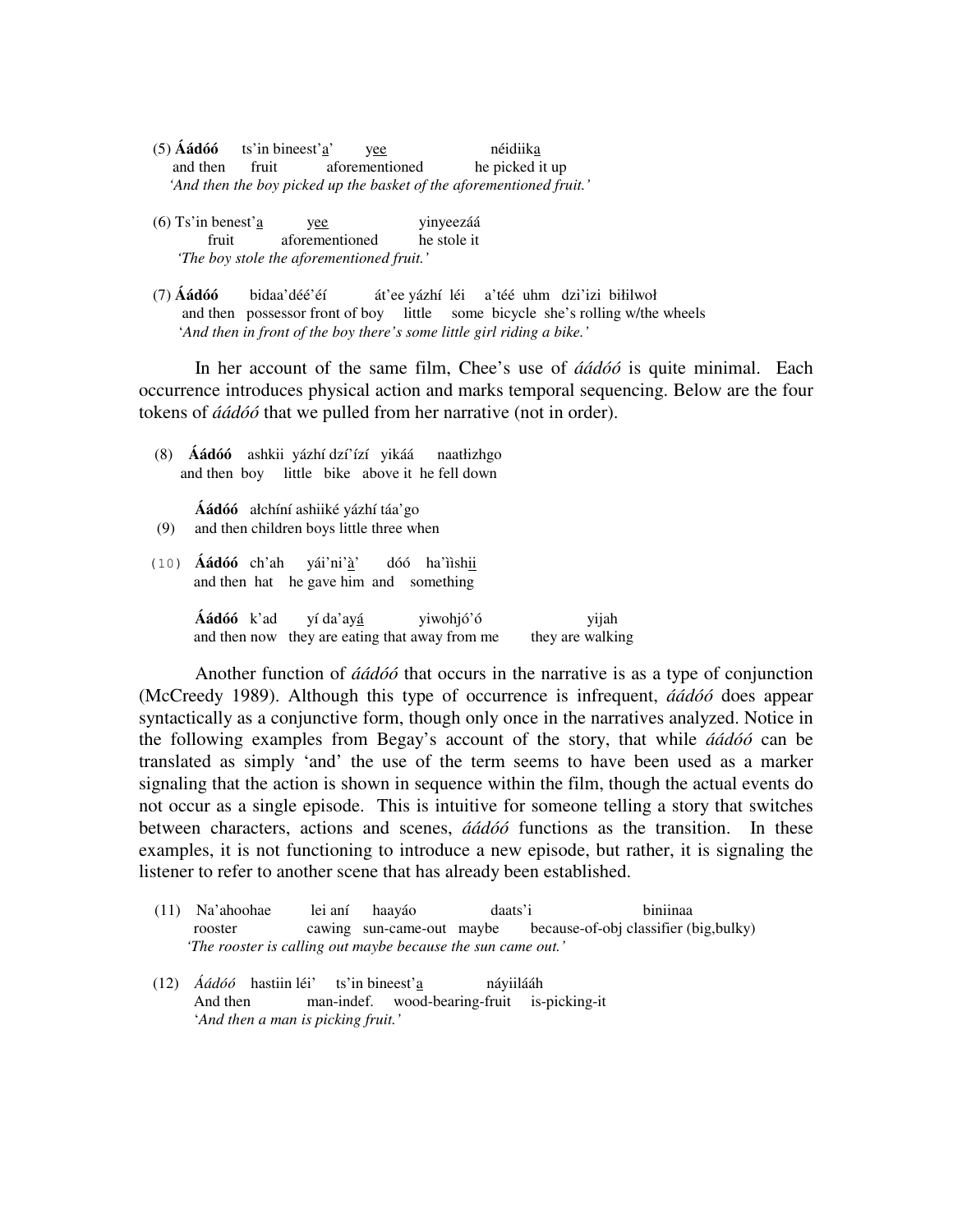- (13) **Áádóó** hastiin ahdii ts'in bineest'a náyiilááh And then man-def still wood-bearing-fruit is-picking-it *'And t he man is still picking fruit* 
	- (14) Áádóó naaná éí ashkii yázhí léi' dzi'ízí bił yiwoł And then again-anaphora boy small -ind bicycle with rolling-with-it '*And then again back to* the small kid rolling with a bicycle.'

Another interesting finding was that in Begay's narrative seventeen tokens of *áádóó* were found, while Chee's contained only four. Although the same story (*Pear Story*, Chafe 1980) is told by the two different speakers, we find differences in how they are told. Lyons uses the term *individual style* to refer to those features of a text which identify it as being the product of a particular author, or speaker in this case, which represent his or her choice in terms of manner of expression (Dooley & Levinson 2001, citing Lyons 1977); one simple, common difference of individual style concerns sentence-initial connectives (e.g., expressions like 'because of that,' 'after that,' 'so,' etc.). This usage is a common occurrence and we find this is the case with the use of *áádóó* in Navajo (Lyons 1977).

As with McCreedy (1989), Lyons (1977), Dooley & Levinson (2001) and others who write about the specific elements that occur in narrative according to individual style, we also find that individual style plays a major role with the use of *áádóó* in *The Pear Story* narratives. Chee's and Begay's use of *áádóó* are very different from each other. Depending on the individual style, its use has been shown to vary in frequency and function within the narratives. In the majority of *áádóó* clauses in both narratives, however, its main function appears to be as a sequence marker.

### *The written narrative: a joke*

The function of *áádóó* in the short Navajo joke (Text 12: Wilson and Dennison 1970) is very similar to its function in Coyote narratives and personal prayers, as argued by McCreedy (1989). Of the fifty-three total words in the joke, *áádóó* occurs five times. At first glance, it is apparent that *áádóó* here occurs only in sentence-initial position. However, when we examine its context more closely, and look at the verbs it precedes and the actions it introduces within the larger story, we see that it does indeed function as both a sequencer and temporal marker.

Significantly, the five occurrences of *áádóó* take place in immediately adjoining sentences. Therefore, the structure is roughly as follows:

- (a). A father said to his son...
- (b). "All right", the boy said...
- (c). *Aádóó* he took a bow and arrows
- (d). *Aádóó* he started out after the horse
- (e). *Aádóó* he overtook the horse
- (f). *Aádóó* he shot it right there
- (g). *Aádóó* he returned home
- (h). his father said ...
- 

(i) "Well", said the boy... (Wilson and Dennison 1970)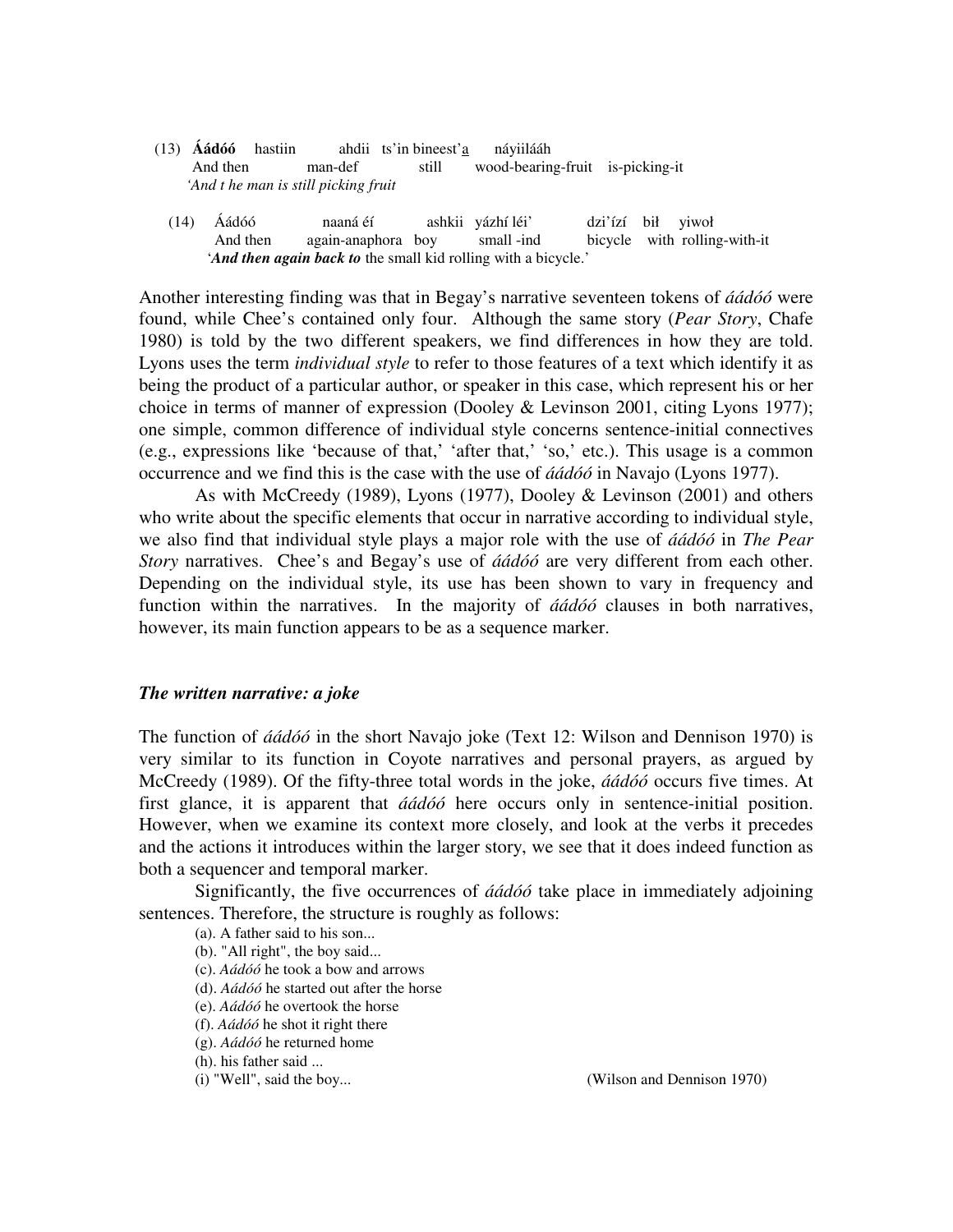Clearly, *áádóó* is functioning as a sort of sequential marker, but only within a single episode. That is, we can take lines  $(e)-(g)$  to be one episode, evidenced by the fact that each line uses the pronoun 'he' to refer to 'the boy', and the verb in each line refers to an action performed by the boy. In accordance with McCreedy's position, *áádóó* in these lines precedes a highly physical action ('took a bow and arrows', 'overtook the horse', 'shot it', etc.) In line (h), in which *áádóó* is not present, the full noun phrase "his father" is used, and the less physical verb 'said' denotes an action performed by the father, and not the boy. Therefore, *áádóó* in this written narrative does appear to be of a sort of formulaic nature; it marks subsequent events and referential cohesion within a single episode. Additionally, we may say that it functions here as a temporal conjunction; it conjoins sentences and activities that refer to and describe a single participant.

 The use of *áádóó* in this joke ads a particular rhythm. This listing rhythm emphasizes each task the boy accomplishes. In this genre, *áádóó* is used to incorporate rhythm and draw attention to salient features of the discourse prompting humorous construal.

## *The Edited and Transcribed Conversation: Dine Bizaad*

The distribution and function of *áádóó* in the edited conversation about Navajo language use is significantly more complex than its distribution in the narrative. We took sixteen instances of *áádóó* from the initial segment of transcribed conversation. In only three of these does *áádóó* seem to function in a way similar to the narratives. First, in one instance it occurs at the beginning of a new speaker's turn. Second, in two utterances, it does appear to act as a sequential marker, but significantly, it does not occur alone, as in the following:

```
(15) Ako áádóó biké'di... 
      so and then afterward.... 
(16) Akohgo áádóó níléi... 
     so then aadoo over-there...
```
The rest of the occurrences of *áádóó* function rather differently. First, we notice that while it tends to occur sentence initially, it appears much less formulaic and does not perform any sequential function. That is, except for examples (15) and (16) above, in no instance does *áádóó* report a change in events or time. Furthermore, the verbs which *áádóó*  precedes are not activity verbs; more often they are communicative, (e.g. 'to say', 'to think', 'to read,' etc.) This could be an indication that the action being described is not the element to which the speaker is giving the most importance, as is the case in the narratives. Rather, it seems that *áádóó* is working in conjunction with the noun phrase, either to reiterate it or to mark a lexically cohesive and semantically related switch to a new subject/topic, as is evident in the following: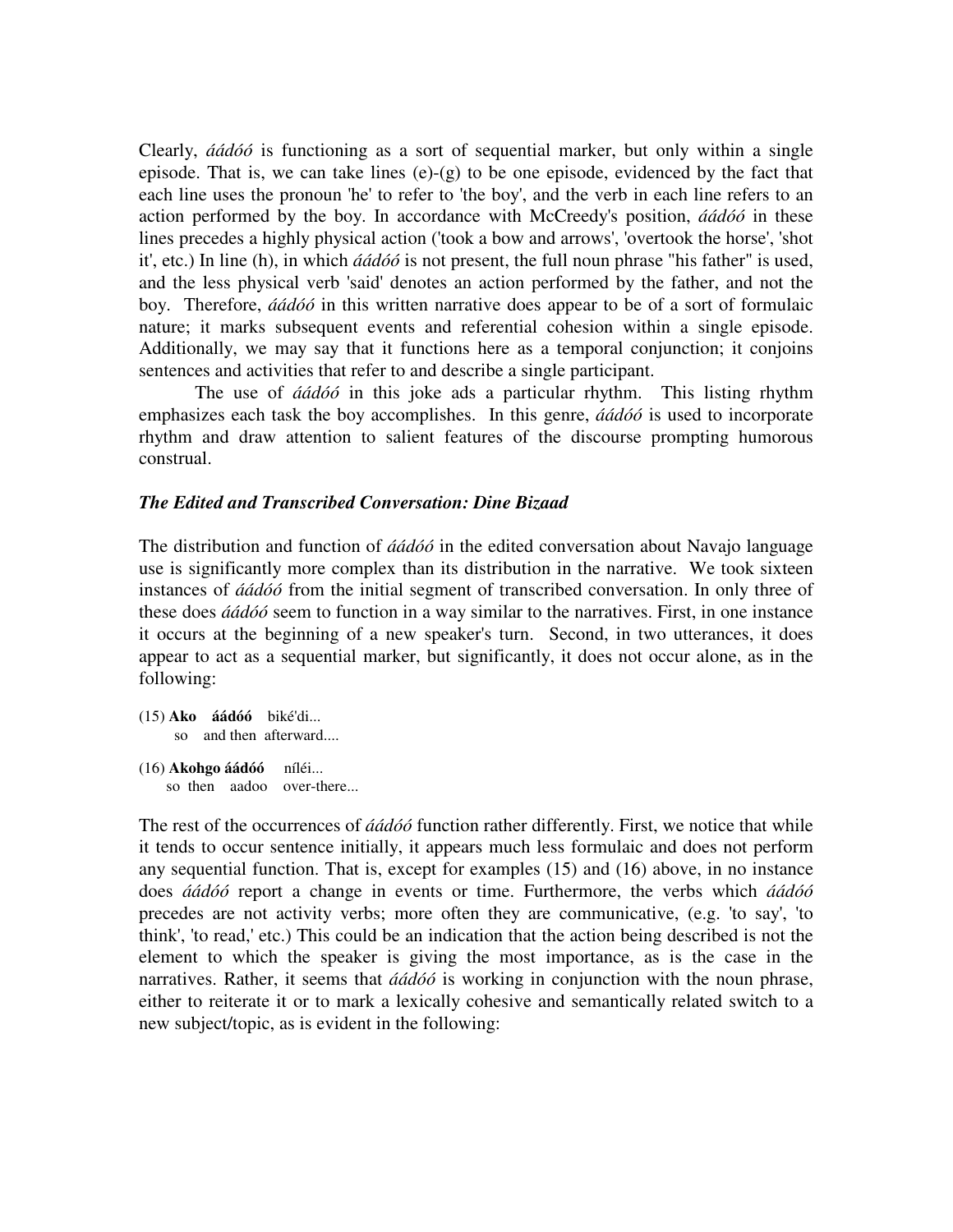#### *Lexically cohesive*

- (17) áádóó aldó' níléí and then over there ('over there' refers back three sentences to *Tseyi' Ch'inili,* which is a name for a place)
- (18). ..binaaltsoos bee ádaalne' **Áádoo** na'adzooigií aldó... their bookare-being-made-with-it and then the-one-being-writtenwith

#### *Lexically cohesive, with emphasis on second noun introduced:*

And then my-mat.grandpa you-will-say-this he-was-told

- (19) **Shimá** t'eiyá bídíneeshnih nahalin. **Áádóó** índa shizhé'é béhosésiid. my-mother only I-am-used-to-her it seems. And thenthen/next my-fatherI-got-to-know-him
- (20) "Hólah, bimásání bóhólnííh" ni. **Áádóó** shimásáni éí ání, (???) his-mat. grandmashe-is-in-charge it-said And then my-mat. grandma she-said **Aádóó** shicheii kódidíiniil ho'doo'niid.

#### *Repetition of full NP*

(21) Jó diigi ádaat'éhígíí da shíí díí naaltsoos ályaaígí deiyídóoltah hwiinidzin (2 utterances in between) so this the-ones maybe this paper the-one-that-is-made they-will-read-it it-is-thought

 **Aádóó** índa díí naaltsoos**...**  And then next this paper

In each example above, regardless of the category, *áádóó* is conjoining two utterances in which a particular subject is being discussed. In some cases, as in (17), (20), and (21), the utterances are not immediately adjoined, but are separated; this only supports the idea that it is the subject or topic here that is of importance in the discourse. In those sentences that are lexically cohesive, *áádóó* serves to announce a continuity of reference; the topic is being maintained. In the sentences which are lexically cohesive but in which the second noun only slightly differs from the first (examples 19 and 20), *áádóó* functions to let us know that while the exact subject may be changed, there is a parallel between the two subjects being marked. That is, in (19) the speaker is talking about her relationship with her mother, and then relates this to her relationship with her father. Furthermore, in (20) '**his** maternal grandmother' changes to '**my** maternal grandmother', which then changes to 'my maternal **grandfather'.** In these examples, the lexical cohesion between grandmother and grandfather keeps the topic the same, and the subjects are semantically related. *Aádóó* may be the marker that draws the listener's attention to this phenomenon.

 Examples similar to (21), in which the entire noun phrase is repeated serves to reiterate the maintenance of the topic or subject. Rather than use a pronoun, the speaker chooses to repeat 'this paper,' which is definite. This is important because studies of information flow show that when a referent is introduced into the discourse, it tends to be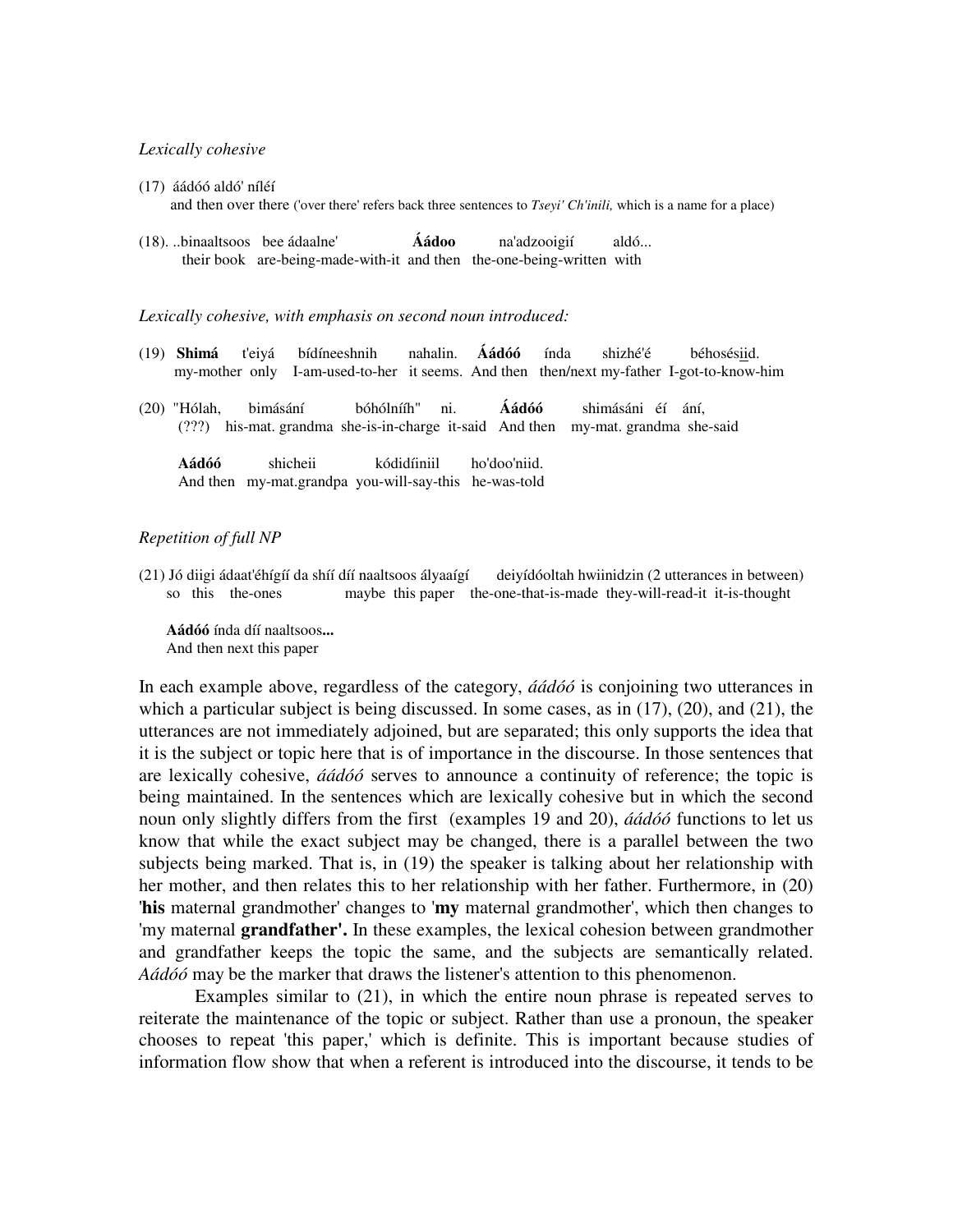referred to in pronominal form in subsequent discourse. This supports the idea that *áádóó* may function in conversation to attune the listener to the fact that the topic or subject is being maintained, and that it is the topic/subject that is still of particular importance in the subsequent utterance.

## *The Natural Conversation: Begay and Chee*

Within the two and a half minutes of spoken conversational discourse that were closely analyzed for this study, *áádóó* appears to function to maintain a speaker's turn, as well as maintain the use of a noun phrase or related noun phrase across intonation unit boundaries. Five occurrences of *áádóó* were found in the 2 ½ minute segment of discourse that begins with the  $10<sup>th</sup>$  minute of an approximately 25 minute long uninterrupted conversation.

 Four of the five tokens of *áádóó* were found to begin a new intonation unit in the conversation. This suggests that *áádóó* functions in discourse to maintain a speaker's turn and to signal that the speaker has more to say. It also links the current utterance to the proceeding. This is no surprise, due to the semantics of *áádóó*, which has traditionally been analyzed as an adpositional phrase that means 'from there' (McCreedy 1989: 450). Examples (22) through (25) exemplify *áádóó* being used at the beginning of an intonation unit.

 (22)**Áádóó** ídíiníidée k'ad díí kwé'é saad yilts'iłígíí ha'íí oolyé. Then what:we:said now this here words he:one:falling what it:is: called

 *'the word that is right here, what does it mean?'* 

 (23) **áádóó** kwé'é díí yikáá' nidayiinííł ndi. and:then here this on:it they:put(SPO):on:it even:though  *'and then even though they are putting it on here'* 

 (24) **áádóó** ninaadanihidiłkid díísh éí ha'íí oolyé. and:then they:ask:us:again Thursday DEM what it:is:called  *'and then they will ask us again, what does this mean?'* 

 (25) **áádóó** akee'di áá éí ha'íí naabikáá' shoo. and:then the:end:at what on:it:again let's:see  *'and then at the end what else does it say, let's see'* 

Due to the fact that the conversation is centered around the issue of language ideology and language use, as stated earlier verbs that appear in the same intonation unit as *áádóó* are verbs are largely related to communication, such as *to speak*, *to ask*, *to be called*, and *to say*. These findings contradict what has previously been said regarding the semantic types of verbs that *áádóó* is found to occur with. For example, McCreedy (1989) found that *áádóó* was found in narrative 100% of the time with verbs that denote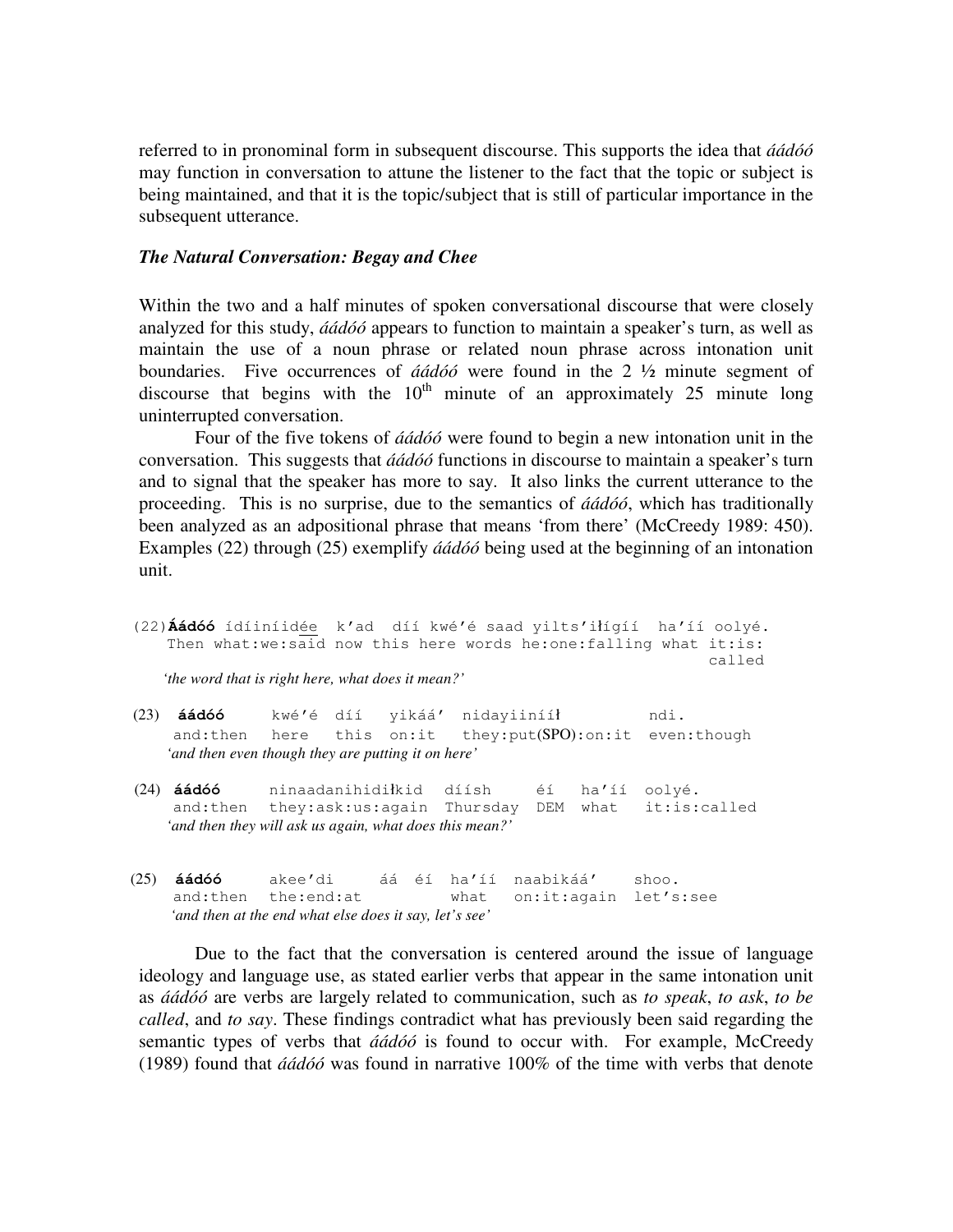physical action, such as 'to run' (McCreedy 1989:451). This suggests that the semantics of the verb is not what governs the employment of *áádóó* in conversational Navajo, a finding which we also concluded from the conversational data in *Diné Bizaad*.

In examples (23) and (24), it appears that the noun phrase is what plays a major role in the use of *áádóó*. The intonation unit preceeding examples (23) and (24) explicitly mention the use of Navajo language. The use of Navajo language is then elaborated on in the subsequent intonation units with *áádóó* beginning each intonation unit and simultaneously functioning to hold the speaker's turn. *Áádóó* serves the function of maintenance in two ways; it is used to maintain a speaker's turn and to maintain the use of a noun phrase or related noun phrase across intonation units.

 Example (26) is the only instance of *áádóó* that was found within the boundaries of a single intonation unit. Although it is not performing the function of turn maintenance, it still functions to maintain the use of related noun phrases. In this example, *dinék'elyí* is used in the first clause and *bilagáanak'elyí* is used in the second, with *áádóó* functioning in between them to signal the use of a related NP to follow.

|             | (26) áá dinék'elyí ya'áti'o<br>only Navajo: in: being: spoken:<br>the:way:of<br>when |                                              |       | <b>áádóó</b> ł'áadoo bilagáanak'elyí<br>and then not/NEG white: people<br>in:the:way:of | baa<br>about<br>them |
|-------------|--------------------------------------------------------------------------------------|----------------------------------------------|-------|-----------------------------------------------------------------------------------------|----------------------|
| again: when | yánaa'áti'ígo hot'áo éí archíní                                                      | being: spoken: like this DEM children little | vázhí | í ídahwiidooł'aał<br>they $(3^+)$ : will<br>learn                                       | ní.<br>it<br>says    |

 *'the children will learn Navajo when speaking only in Navajo and not having to repeat it in English'*

*Áádóó* functions in conversational Navajo for turn maintenance across intonation unit boundaries and to maintain the use of a noun phrase or related noun phrase. Four of five occurrences of *áádóó* in the analyzed conversation are found at the beginning of intonation units, which leads to the conclusion that it plays a role in the way that speakers maintain their turns and signal the arrival of related information into the discourse.

## **VI. Discussion**

From the findings outlined above, we can safely say that *áádóó* does indeed function differently depending on the genre in which it is situated, and all these functions are related. Its function in the narratives, both oral and written, confirms McCreedy's (1989) findings that *áádóó* acts as a sequencer or marker of temporal change. The verbs *áádóó* precedes are physical, therefore, the addition of *áádóó* creates a sense that it is the actions in the story that are of particular importance. Additionally, we see the same pragmatic and stylistic use of *áádóó* in the narratives, as suggested by both McCreedy (1989) and Webster (2004): it does seem to occur in formulaic sequences.

 In the data from natural conversation, however, *áádóó* is rarely used as a temporal or sequencing agent. Almost never in our conversational data do we see *áádóó* preceding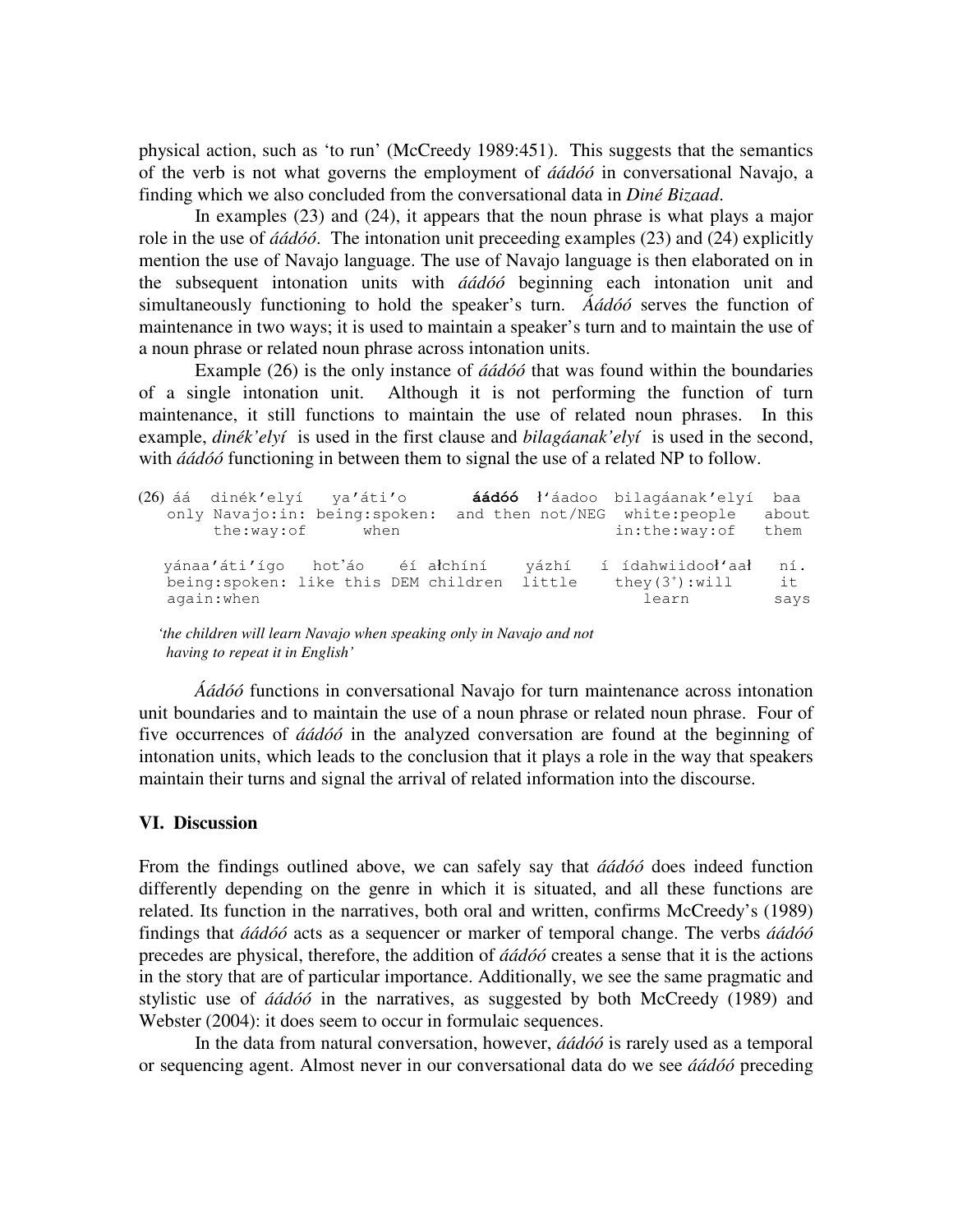highly physical verbs. Rather, it appears that *áádóó* signals that the noun phrase, or the topic/subject, is the most important element of the sentence, and that it has been maintained or will be maintained in the discourse. Additionally, from the conversation in which we were able to code for intonation units, it appears that *áádóó* functions to maintain a speaker's turn.

 Although the functions of *áádóo* are certainly different across genres, it makes sense to talk about this word as a discourse marker. In the following section, we will briefly discuss discourse markers in general, and highlight some discourse markers as they have been researched in other languages. We should point out again that no literature on Navajo discourse markers exists, at least that we are aware of, because so far no corpus of conversational Navajo has been produced. By looking at the similarities between the functions of *áádóó* as we have suggested above and discourse markers from other languages, we may be able to conclude that this particle functions as a discourse marker in some contexts.

#### *What is a Discourse Marker?*

The body of research on discourse markers is quickly growing and while it is impossible to compile an exhaustive list of English discourse markers, the following words, which comprise an incomplete list, have been labeled discourse markers in previous research: a*ctually, oh, anyway, I mean, you know, like, I think, you know what I mean.* It is clear in the following discussion of some of the research on discourse markers that *áádóó* fits into this category, regardless of discourse genre.

Schiffrin (1987) describes discourse markers as "sequentially dependent elements which bracket units of talk" (1987:31). Aijmer (2002) says they give clues as to "how discourse is segmented and processed" (2002: 1). Essentially, discourse markers alert the listener that the speaker intends for them to take note of an important boundary in the discourse. They guide interpretation of an utterance and reduce cognitive effort on the part of the listener.

One discourse marker studied in Schiffrin (1987) is *oh*. She calls it a marker of information management (1987:73). She says *oh* is found in repairs, to initiate a selfrepair. She also finds that it is used when speakers must reorient him/herself to information (1987: 86). Schiffrin also studies *you know* or *y'know*. She believes that this discourse marker functions to ensure that the speaker and hearer have the same background knowledge.

While limited in quantity, there is some research on discourse markers from other languages. In her dissertation, Makowski (in press) analyzes discourse markers in Spanish. She says the following discourse markers signal a relationship of contrast or dissonance between utterances: *pero* (but), *sin embargo* (however), *por el contrario* (on the contrary). Discourse markers that illustrate a relationship of cause, inference or result between current and prior discourse are: *como resultado* (as a result), *por eso* (because of that), and *por lo tanto* (therefore).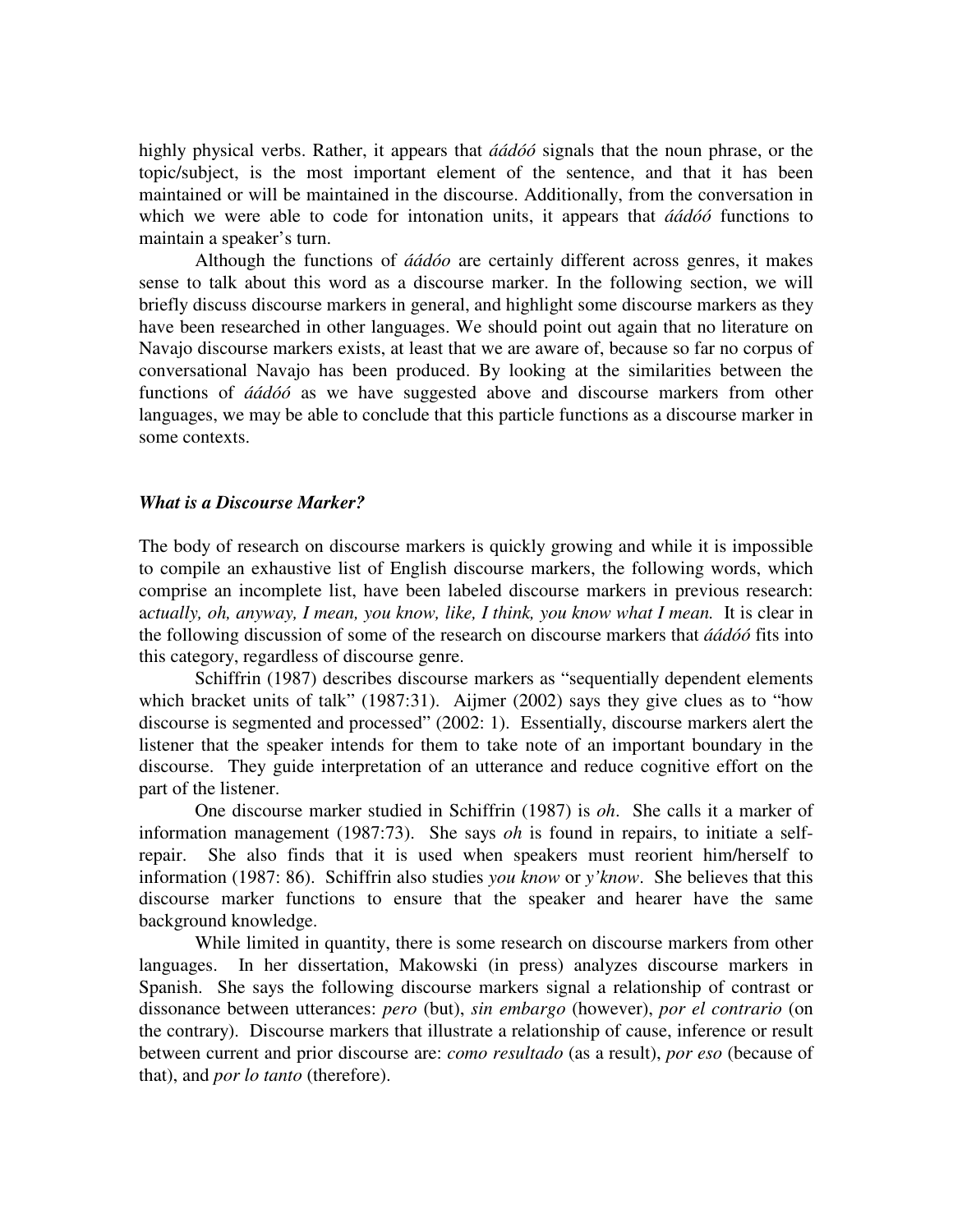In her study on discourse markers in French, Rey (1997) finds that the word *donc* is roughly equivalent to English *therefore, so* or *hence.* She says it can indicate a consequence or reformulation or can signify that the speaker is returning to the main topic after digressing. The phrase *en effet* can express confirmation or introduce a cause. She likens it to the English *indeed.* She also finds that the following French words function as discourse markers: *mais* (*but*), *cependant* (*however*), and *car* (because).

Maschler (2002) studies the role of discourse markers in conversational Hebrew. She believes that discourse markers "must refer metalingually to the realm of the text, to the interaction between its participants or to their cognitive processes" (2002: 2) and that it must occur initially in the intonation contour. She finds that the Hebrew word *tir'e* (*look*) fits both sets of criteria. It is not actually instructing the listener to look at anything, but is focusing their attention within the discourse.

The above discussion of discuss markers cross-linguistically certainly can be applied to *áádóó*. Its primary function, both in the narrative and in the conversation, is to alert the listener to the fact that something important is either being maintained or introduced in the discourse, whether it is a new episode and event, or a topic from previous sentences. Although its functions vary across genres, the overall finding that it is a communicative tool used by the speaker for the listener makes the analysis that *áádóó* is indeed a discourse marker highly plausible.

# **VII. Conclusion**

In our analysis of *áádóó,* we have found several distinct but related functions. In conversation, it can signify that the speaker is returning to the main topic after digressing or it can maintain lexical cohesion. This is similar to the function of discourse markers in other languages, which guide the interpretation of an utterance and as was found in previous research, it occurs initially in the intonation contour. In narrative, its main function appears to be as a sequence marker. The uses of *áádóó* in each genre examined are in line with the functions of that particular genre. Narratives are composed of episodes, which are related to each other, and *áádóó* functions to link these related episodes. In conversation, *áádóó* links utterances within a single turn , as it is organized in turns rather than episodes. Our findings suggest that while the functions of *áádóó* are varied depending on context of use, it appears to function similarly to discourse markers in other languages.

## **References**

Aijmer, Karin. 2002. *English Discourse Particles: Evidence from a Corpus.* Amsterdam: John Benjamins.

Austin-Garrison, M. et.al. Diné Bizaad Yissohígíí: The past, present, and future of Navajo literacy.